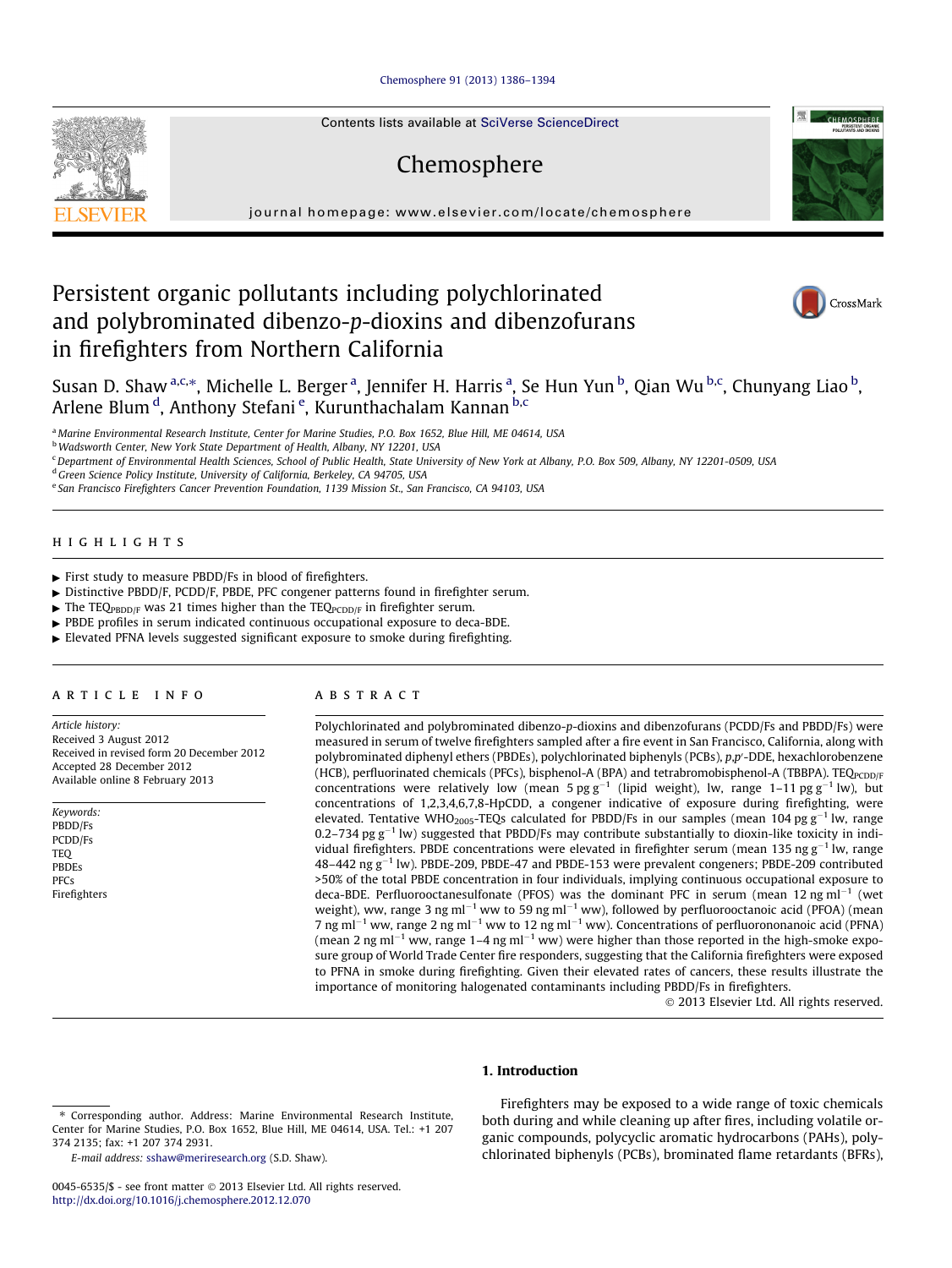metals, and various combustion by-products ([Brandt-Rauf et al.,](#page-7-0) 1988: Bolstad-Johnson et al., 2000: Schecter et al., 2002: Edelman [et al., 2003 \)](#page-7-0). The nature and extent of their exposure is highly variable depending on the number of fires, types of firefighting performed, and personal habits. Of major concern during fires is the potential formation of large amounts of by-products such as chlorinated and brominated dibenzo-p-dioxins and dibenzofurans (PCDD/Fs and PBDD/Fs) ([Ebert and Bahadir, 2003; Shaw et al.,](#page-7-0) 2010; UNEP, 2010). Although PCDD/Fs and PBDD/Fs are both produced during combustion, the patterns of congeners depend on the substrates, the temperature, and other catalysts that are present. PCDD/Fs are formed during combustion of organic materials in the presence of chlorine, e.g., polyvinyl chloride, PCBs, and chlori-nated pesticides [\(Bumb et al., 1980; Weber and Kuch, 2003;](#page-7-0) [Blomqvist et al., 2007](#page-7-0)). PBDD/Fs are formed during fires under uncontrolled combustion conditions in the presence of chemical precursors such as the polybrominated diphenyl ethers (PBDEs) (Ebert and Bahadir, 2003; Kannan et al., 2012; UNEP, 2010). California homes, offices, and public buildings contain high concentrations of PBDEs, owing to the state's unique fire regulation TB117 that has led to high usage of BFRs in furniture, electronics, and many other products (Shaw et al., 2010). Accordingly, high concentrations of PBDEs have been reported in California house dust and in breast milk and serum samples [\(She et al., 2002;](#page-7-0) [Petreas et al., 2003; Zota et al., 2008 \)](#page-7-0). In the presence of high concentrations of bromine-containing materials, it is plausible that large amounts of PBDD/Fs would be released during fire events.

Exposure of firefighters to PCDD/Fs has been investigated following acute fire events including the Staten Island transformer fire ([Kelly et al., 2002 \)](#page-7-0), the Shelekov fire at a cable manufacturing plant in Siberia [\(Schecter et al., 2002; Chernyak et al., 2009 \)](#page-7-0), and the World Trade Center (WTC) fire in New York City ([Edelman](#page-7-0) [et al., 2003; Horii et al., 2010](#page-7-0) ). Occupational exposure to PCDD/Fs has also been reported in firefighters who have responded to multiple fires over years [\(Hsu et al., 2011; Chernyak et al., 2012](#page-7-0) ). The data suggest that firefighter activity may result in distinctive PCDD/F congener profiles in serum, even when the total concentrations of PCDD/Fs are low ([Horii et al., 2010; Hsu et al., 2011;](#page-7-0) [Chernyak et al., 2012 \)](#page-7-0).

Whereas most investigations have focused on PCDD/Fs, PBDD/ Fs are major contaminants both indoors and in the environment ([Hanari et al., 2006; Shaw et al., 2010; Kannan et al., 2012](#page-7-0) ). In industrial countries, PBDD/Fs are released from uncontrolled burning of BFR-containing wastes and the resulting emissions contribute substantially to total dioxin-like toxicity ([Gullett et al., 2010;](#page-7-0) [UNEP, 2010](#page-7-0)). In Japan, PBDFs are the major contributors to diox-in-like toxicity in house dust [\(Suzuki et al., 2010](#page-7-0)). In the UK, PBDD/Fs and PCDD/Fs contribute about 30% of the dioxin-like toxicity in food (Rose and Fernandes, 2010). A recent study of Swedish adipose tissue samples indicated that PBDD/Fs may contribute up to 14% of the total dioxin toxic equivalents (TEQs) [\(Jogsten et al.,](#page-7-0) [2010](#page-7-0)). Similarly, [Kotz et al. \(2005\)](#page-7-0) reported that the TEQ of PBDD/Fs may account for up to 12% of the dioxin-like toxicity in human milk.

Large amounts of PBDD/Fs can be produced by thermal processing (extrusion, molding, and recycling) of materials containing PBDEs, and elevated PBDD/F concentrations were reported in blood of German workers at a deca-BDE extrusion and blending plant ([Zober et al., 1992](#page-8-0)). The open burning of electronic-waste containing PBDEs is estimated to release tons of PBDD/Fs and PCDD/Fs into the environment [\(Zennegg et al., 2009](#page-8-0)). [Ma et al. \(2009\)](#page-7-0) reported that TEQ $_{\text{PBDD/F}}$  concentrations exceeded the TEQ $_{\text{PCDD/F}}$  concentrations in environmental samples from an e-waste recycling facility in China.

PBDD/Fs have toxicities similar to their chlorinated counterparts in human cell lines and mammalian species [\(Weber and](#page-8-0)  [Greim, 1997; Birnbaum et al., 2003; Olsman et al., 2007; Samara](#page-8-0)  [et al., 2009 \)](#page-8-0). In vitro responses include enzyme induction , antiestrogen activity in human breast cancer cells, and transformation of mouse macrophages into tumor cells [\(WHO, 1998](#page-8-0)).

Elevated rates of cancer have been reported in firefighters ([Han](#page-7-0)[sen, 1990; IARC, 2010; LeMasters et al., 2006; Kang et al., 2008 \)](#page-7-0) including four types that are potentially related to exposure to PCDD/Fs-multiple myeloma, non-Hodgkin's lymphoma, prostate, and testicular cancer. A screening study for bladder cancer incidence in San Francisco firefighters found that retired firefighters are at increased risk for transitional cell carcinoma ([Green et al.,](#page-7-0) [2008](#page-7-0)). Firefighters who responded to the WTC collapse have been found to be at high risk for as many as 15 site-specific cancers ([Zeig-Owens et al., 2011](#page-8-0) ).

This pilot study was conducted to characterize exposure to PCDD/Fs, PBDD/Fs and other persistent organic pollutants (POPs) in California firefighters. Congener-specific concentrations of PBDD/Fs, PCDD/Fs, PBDEs, PCBs, and perfluorinated chemicals (PFCs), as well as p–p'-DDE, hexachlorobenzene (HCB), tetrabromobisphenol-A (TBBPA) and bisphenol-A (BPA) were analyzed in serum of firefighters sampled after a fire event in San Francisco, California. Dioxin toxic equivalents (TEQs) were calculated for the PCDD/Fs detected in firefighter serum using 2005 World Health Organization (WHO) toxic equivalency factors (TEFs) (Van den Berg et al., 2006). Tentative TEQs were calculated for PBDD/Fs using the WHO<sub>2005</sub>-TEFs for chlorinated analogs. Examination of contaminant concentrations and congener profiles in serum of California firefighters may provide important information for the subsequent evaluation of health effects.

#### 2. Materials and methods

#### 2.1. Study subjects and serum sample collection

The study subjects were veteran firefighters working at different stations in San Francisco, California, who had been enrolled in a medical monitoring program. Twelve firefighters were recruited for the study by the San Francisco Firefighters Cancer Prevention Foundation in fall 2009 and occupational history data were collected by questionnaire. All twelve firefighters completed the questionnaire. The firefighters were selected according to the following criteria: (1) they had not worked in industries with known chemical emissions; (2) they were firefighters for at least 5 years; and (3) they had responded to fire scenes at least 20 times in the past 5 years. Institutional Review Board approvals were obtained to collect and analyze blood plasma samples. Blood samples were collected within 24 h of responding to a fire. Blood samples were drawn by San Francisco Department of Public Health paramedics at the Ralph Davies Medical Center from the anticubital vein using an 18 gauge needle and chemically clean vacutainer blood tubes that contained no anti-coagulants. Each subject provided 100 mL of venous blood which was kept cool in a refrigerator until it was spun down to approximately 40 mL serum. Serum samples were frozen at  $-20$  °C and shipped frozen overnight (on dry ice) for analysis.

#### 2.2. Chemical analysis

Concentrations of PCDD/Fs, PBDD/Fs, PBDEs, PCBs, p,p'-DDE, HCB, PFCs, BPA, and TBBPA were determined in serum by high resolution gas chromatography-high resolution mass spectrometry (HRGC-HRMS). <sup>13</sup>C labeled PCDD/Fs (EDF-4053, Cambridge Isotope Laboratories, Andover, MA) (2,3,7,8-TCDD, 1,2,3,7,8-PeCDD, 1,2,3,6,7,8-HxCDD, 1,2,3,4,6,7,8-HpCDD, OCDD, 2,3,7,8-TCDF, 1,2,3,7,8- PeCDF, 1,2,3,6,7,8-Hx CDF, and 1,2,3,4,6,7,8 -HpCDF) and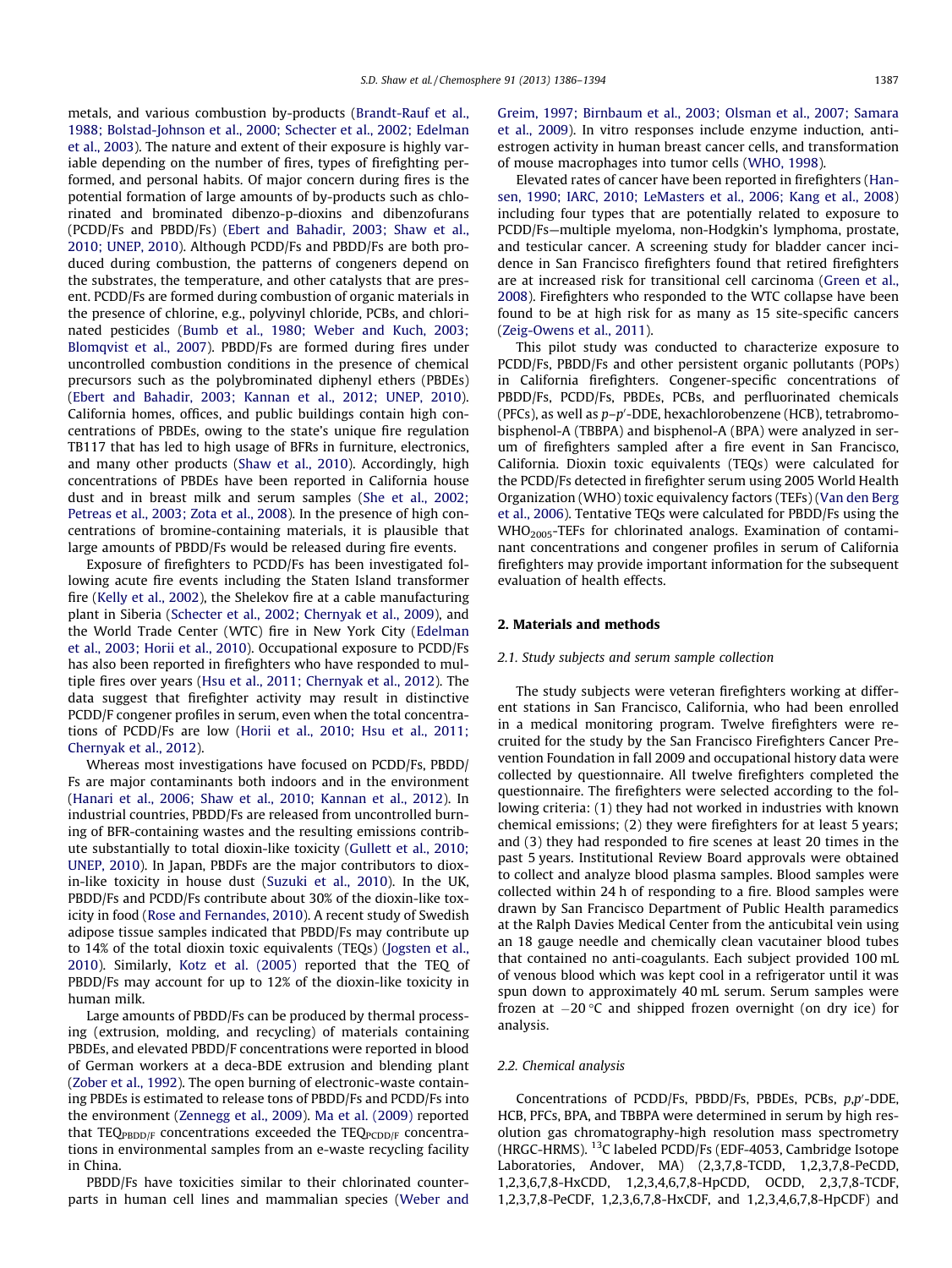PBDD/Fs (EDF-5071, Cambridge Isotope Laboratories , Andover, MA, USA) (1,2,3,7,8-PeBDD, 2,3,7,8-TBDF, 1,2,3,7,8-PeBDF, 2,3,4,7,8-PeBDF, and 1,2,3,4,7,8-HxCDF) were used as internal standards. Concentrations of PFCs, BPA, and TBBPA were determined by high-performance liquid chromatography tandem mass spectrometry (HPLC-MS/MS).  ${}^{13}C_4$  PFOS,  ${}^{13}C_4$  PFOA,  ${}^{13}C_2$  PFNA,  ${}^{13}C_2$  PFDA (Wellingtion Laboratories, Ontario, Canada) and  $d_{16}$ -BPA (Cambridge Isotope Laboratories, Andover, MA, USA) were used as internal standards for isotopic dilution method. Details of the analytic procedures are provided in Supplementary Materials.

## 2.3. Questionnaire

A written questionnaire was administered to each subject via an interview with a trained member of the board of the San Francisco Firefighters Cancer Prevention Foundation. The questionnaire included a range of questions relating to personal characteristics that may influence exposure to contaminants (age, gender, region of residence), lifestyle (smoking), medical issues, and work history (length of time fighting fires, number of fires per year, job responsibilities, and use of personal protective equipment). Information obtained from the questionnaire was used in the statistical analysis (Table SI-1 ).

#### 2.4. Statistical analysis

Data were analyzed using the statistical software package SPSS (version 15.0, SPSS, Inc., Chicago, IL) and R v 2.13.1. Concentrations below the limit of detection (LOD) were calculated by treating the result as half the LOD. For compounds detected in <50% of the samples, concentrations below the LOD were assigned a zero value. Questionnaire data was examined to explore factors that may affect chemical concentrations. The Spearman's rank correlation test was applied to identify intercorrelations among the contaminants and between contaminants and demographic variables. Mann-Whitney U tests were conducted to determine how contaminant concentrations varied by demographic groups.

## 3. Results and discussion

## 3.1. Study population

Demographic characteristics of the 12 study participants are shown in Table SI-1 (Supplementary Material). The ages of the firefighters ranged from 32 to 59 years (mean 41.3). The number of years spent firefighting ranged from 5 to 28 years (mean 15 years). The group comprised nine Caucasian males, two Asians (one male, one female) and one African-American male. Seven of the firefighters wore personal protective equipment (PPE) with a self-contained breathing apparatus (SCBA), four did not wear PPE, and one firefighter did not respond to the question. Two firefighters had a history of smoking. All participants were healthy with the exception of the oldest firefighter, a 59-year old Caucasian male who smoked and had a liver condition (hepatitis A).

## 3.2. Polychlorinated dibenzo-p-dioxins and dibenzofurans (PCDD/Fs)

Of seven PCDDs and 10 PCDFs analyzed in serum, three dioxin isomers, 1,2,3,6,7,8-hexaCDD (HxCDD), 1,2,3,4,6,7,8-heptaCDD (HpCDD), and 1,2,3,4,6,7,8,9-octaCDD (OCDD) were detected in 50, 75, and 100% of the samples, respectively. One PCDF (1,2,3,4,6,7,8-heptaCDF, HpCDF) was detected in 42% of the samples. Congeners 2,3,7,8-TCDD, 1,2,3,7,8-PeCDD, 1,2,3,4,7,8-HxCDD, 1,2,3,7,8,9-HxCDD, 2,3,7,8-TCDF, 1,2,3,7,8-PeCDF, 2,3,4,7,8-PeCDF,

1,2,3,4,7,8- HxCDF, 1,2,3,6,7,8- HxCDF, 2,3,4,6,7,8- HxCDF, 1,2,3,7,8,9-HxCDF, 1.2.3.4.7.8.9-HpCDF and OCDF were not detected.

 $\Sigma$ PCDD/F concentrations in serum ranged from 183 pg  $g^{-1}$  lw to 856 pg g<sup>-1</sup> lw (mean 447 pg g<sup>-1</sup> lw, median 310 pg g<sup>-1</sup> lw) ([Tables](#page-3-0) [1](#page-3-0) and SI-2). These concentrations are slightly lower than those reported for the US population (483  $pgg^{-1}$  lw, pooled); however, more congeners were detected in US blood ([Schecter et al.,](#page-7-0) [2005\)](#page-7-0). OCDD was the dominant congener in firefighter serum, contributing 55% of the total PCDD/F content, followed by 1,2,3,4,6,7,8- HpCDF (22%) and 1,2,3,4,6,7,8 -HpCDD (13%) [\(Fig. 1a](#page-4-0)). An interesting finding in this study was the relatively high concentration of HpCDD (mean 87 pg  $g^{-1}$  lw, median 77 pg  $g^{-1}$  lw) in our samples, which exceeds concentrations of this congener found in the US population (median  $28.4$  pg  $g^{-1}$  lw) [\(Patterson et al., 2009](#page-7-0)) and pooled sample 48 pg  $g^{-1}$  lw (Schecter et al., 2005) as well as those reported in Taiwanese firefighters (mean  $14$  pg  $g^{-1}$  lw, median 12 pg  $g^{-1}$  lw) [\(Hsu et al., 2011](#page-7-0)), and high exposure groups of WTC firefighters (mean 45.6 pg  $g^{-1}$  lw and 12.2 pg  $g^{-1}$  lw) ([Horii](#page-7-0) et al., 2010). HpCDD was previously identified as a possible indicator congener for occupational exposure in firefighter serum ([Kelly](#page-7-0) [et al., 2002; Edelman et al., 2003; Chernyak et al., 2012](#page-7-0) ). It is one of the prevalent congeners found on equipment such as face guards after firefighting (along with OCDD, OCDF and 1,2,3,4,6,7,8 -HpCDF) (Hsu et al., 2011). Following the WTC fire,  $1,2,3,4,6,7,8$ -HpCDD was the single PCDD congener of those measured that was significantly related to firefighting activity ([Edelman et al., 2003](#page-7-0) ). Thus the high concentrations of this congener in the California firefighters may be indicative of occupational exposure.

Combustion processes result in an increase in the relative pro-portion of PCDFs compared to PCDDs [\(Hsu et al., 2011](#page-7-0)). This suggests that currently active firefighters would be expected to exhibit higher concentrations of PCDFs, an effect which we did not observe. However, concentrations of 1,2,3,4,6,7,8-heptaCDF (mean 78 pg  $g^{-1}$  lw) were an order of magnitude higher than the concentrations of this congener detected in the US population (pooled sample 3.9 pg  $g^{-1}$  lw) [\(Schecter et al., 2005](#page-7-0)) and in other firefighters (mean range  $6.7-6.9$  pg  $g^{-1}$  lw) ([Hsu et al., 2011;](#page-7-0) [Chernyak et al., 2012](#page-7-0) ).

 $WHO<sub>2005</sub>-TEQ<sub>PCDD/F</sub> concentrations calculated in our samples$ (mean 5 pg  $g^{-1}$  lw, range 1–11 pg  $g^{-1}$  lw) were lower than those reported for the US population (17.6  $pgg^{-1}$  lw) ([Schecter et al.,](#page-7-0) [2005\)](#page-7-0) and several populations worldwide [\(Tables 1](#page-3-0) and SI-3). The prevalent congener was 1,2,3,6,7,8-HxCDD, accounting for 65% of the total TEQ, followed by  $1,2,3,4,6,7,8-HpCDD$  (17%) and 1,2,3,4,6,7,8 -HeptaCDF (16%) (Fig. SI-2 ). OCDD contributed only 2% of the TEQ because it has a low TEF.

 $TEQ_{PCDD/F}$  concentrations in California firefighters were also lower than those reported for other firefighters, including responders to the 2001 WTC fire (mean 41 pg  $g^{-1}$  lw) (Horii et al., 2010), and the Taiwanese firefighters and fire investigators (mean 12 pg  $g^{-1}$  lw and 15 pg  $g^{-1}$  lw, respectively) (Hsu et al., 2011). Higher concentrations in the investigators were attributed to a lack of PPE. In this study, no significant relationship was found between the use of PPE and contaminant concentrations. Much higher TEQ<sub>PCDD/F</sub> concentrations (mean 122 pg  $g^{-1}$  lw) were reported in Russian firefighters who responded to a fire at the Irktuskcable factory in Shelekov, Siberia in 1992, even when measured 11 years after the fire [\(Chernyak et al., 2004](#page-7-0) ). Concentrations in current Russian firefighters (mean TEQ<sub>PCDD/F</sub> 12.4 pg  $g^{-1}$  lw) were still higher than those in our samples ([Chernyak et al., 2012](#page-7-0)).

### 3.3. Polybrominated dibenzo-p-dioxins and dibenzofurans (PBDD/Fs)

Of six PBDDs and six PBDFs analyzed in serum, one PBDD, 2,3,7,8-tetraBDD (TBDD) was detected in two serum samples, and three PBDFs, 2,3,7,8-tetraBDF (TBDF), 1,2,3,7,8-pentaBDF, and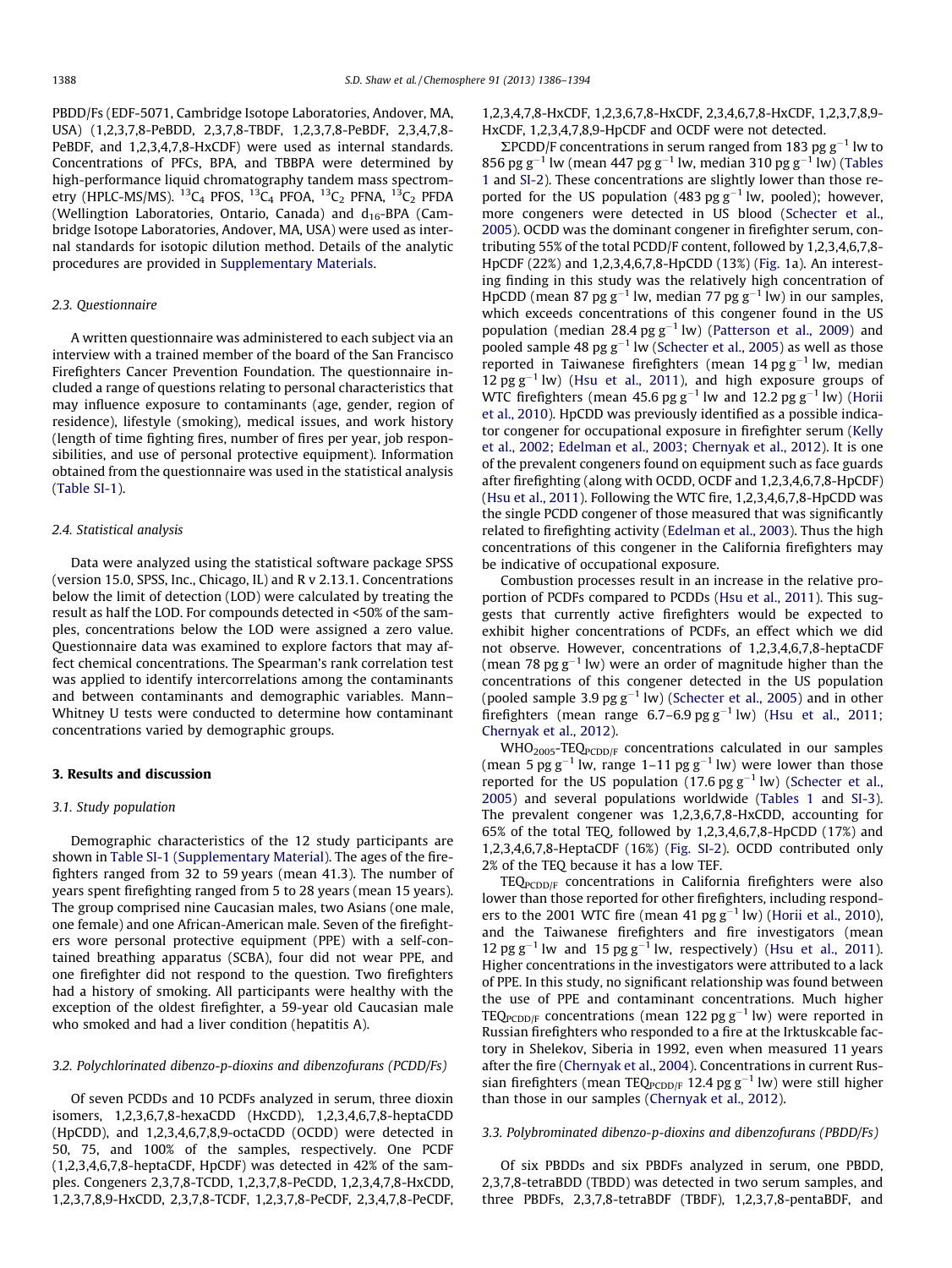| S.D. Shaw et al./Chemosphere 91 (2013) 1386-1394 | 1389 |
|--------------------------------------------------|------|
|--------------------------------------------------|------|

## <span id="page-3-0"></span>Table 1

Serum concentrations of halogenated contaminants (mean, median, standard deviation, and range on lipid weight basis) in California firefighters.<sup>a</sup>

| Congener or analyte                                       | % Detect | Mean           | Median           | SD             | Range (min-max) |
|-----------------------------------------------------------|----------|----------------|------------------|----------------|-----------------|
|                                                           |          |                |                  |                |                 |
| 123678-Hexachlorodibenzo-p-dioxin (123678-HxCDD)          | 50       | 33             | 28               | 25             | $8 - 101$       |
| 1234678-Heptachlorodibenzo-p-dioxin (1234678-HpCDD)       | 75       | 87             | 77               | 51             | $26 - 184$      |
| 12346789-Octachlorodibenzo-p-dioxin (OCDD)                | 100      | 250            | 194              | 180            | $42 - 674$      |
| 1234678-Heptachlorodibenzofuran (1234678-HpCDF)           | 42       | 78             | 0                | 119            | nd-342          |
| Sum PCDD/Fsb                                              |          | 447            | 310              | 256            | 183-856         |
| <b>TEQPCDD/F</b>                                          |          | 5              | 5                | 3              | $1 - 11$        |
| 2378-Tetrabromodibenzo-p-dioxin (2378-TBDD)               | 17       | 58             | $\bf{0}$         | 134            | nd-356          |
| 2378-Tetrabromodibenzofuran (2378-TBDF)                   | 8        | 42             | 0                | 145            | nd-504          |
| 12378-Pentabromodibenzofuran (12378-PeBDF)                | 17       | 126            | 0                | 303            | nd-922          |
| 23478-Pentabromodibenzofuran (23478-PeBDF)                | 17       | 126            | 0                | 312            | nd-996          |
| Octabromodibenzofuran (OBDF)                              | 50       | 2987           | 2087             | 1755           | 1350-5640       |
|                                                           |          |                |                  | 2030           |                 |
| Sum PBDD/Fs <sup>b</sup>                                  |          | 3340           | 2490             |                | 1350-7200       |
| TEQ <sub>PBDD/F</sub>                                     |          | 104            | $\mathbf{1}$     | 246            | $0.2 - 734$     |
| 244'-Tribromodiphenyl ether (PBDE-28)                     | 100      | $\overline{2}$ | $\mathbf{1}$     | 3              | $0.1 - 10$      |
| 22'44'-Tetrabromodiphenyl ether (PBDE-47)                 | 100      | 52             | 25               | 70             | $5 - 253$       |
| 22'44'5-Pentabromodiphenyl ether (PBDE-99)                | 92       | 10             | 6                | 11             | $1 - 41$        |
| 22'44'6-Pentabromodiphenyl ether (PBDE-100)               | 100      | 12             | 5                | 16             | $2 - 56$        |
| 22'44'55'-Hexabromodiphenyl ether (PBDE-153)              | 100      | 33             | 20               | 32             | $5 - 98$        |
| Decabromodiphenyl ether (PBDE-209)                        | 67       | 27             | 24               | 24             | $4 - 88$        |
| Sum PBDEs                                                 |          | 135            | 99               | 112            | 48-442          |
|                                                           |          |                |                  |                |                 |
| 22'3-Trichlorobiphenyl (PCB-16)                           | 9        | 0.2            | 0                | $\pmb{0}$      | $nd-2$          |
| 22' 34-Tetrachlorobiphenyl (PCB-41)                       | 18       | $\mathbf{1}$   | 0                | $\pmb{0}$      | $nd-5$          |
| 22'35-Tetrachlorobiphenyl (PCB-44)                        | 9        | $\mathbf{1}$   | 0                | 0              | $nd-6$          |
| 22'45'-Tetrachlorobiphenyl (PCB-49)                       | 27       | $\mathbf{1}$   | 0                | $\pmb{0}$      | $nd-2$          |
| 22' 5 5'-Tetrachlorobiphenyl (PCB-52)                     | 18       | $\mathbf{1}$   | 0                | 0              | $nd-8$          |
| 2344'-Tetrachlorobiphenyl (PCB-60)                        | 9        | 0.3            | 0                | 0              | $nd-3$          |
| 23'44'-Tetrachlorobiphenyl (PCB-66)                       | 9        | 0.2            | 0                | 0              | $nd-2$          |
| 23'4'5-Tetrachlorobiphenyl (PCB-70)                       | 9        | $\mathbf{1}$   | 0                | $\pmb{0}$      | $nd-8$          |
| 244' 5-Tetrachlorobiphenyl (PCB-74)                       | 46       | $\sqrt{2}$     | 0                | $\mathbf{1}$   | $nd-7$          |
| 22'345'-Pentachlorobiphenyl (PCB-87)                      | 27       | $\mathbf{1}$   | 0                | 0              | $nd-7$          |
| 22'356-Pentachlorobiphenyl (PCB-93)                       | 27       | $\overline{2}$ | $\boldsymbol{0}$ | $\pmb{0}$      | $nd-13$         |
| 22'3'45-Pentachlorobiphenyl (PCB-97)                      | 18       | $\mathbf{1}$   | 0                | 0              | $nd-4$          |
| 22'44'5-Pentachlorobiphenyl (PCB-99)                      | 27       | $\mathbf{1}$   | 0                | $\pmb{0}$      | $nd-7$          |
| 22'455'-Penthachlorobiphenyl (PCB-101)                    | 27       | $\overline{2}$ | 0                | $\pmb{0}$      | $nd-13$         |
| 233'44'-Pentachlorobiphenyl (PCB-105)                     | 36       | $\mathbf{1}$   | 0                | $\mathbf{1}$   | $nd-5$          |
| 233'4'6-Pentachlorobiphenyl (PCB-110)                     | 27       | $\sqrt{2}$     | 0                | $\pmb{0}$      | $nd-17$         |
| 23'44'5-Pentachlorobiphenyl (PCB-118)                     | 36       | 4              | 0                | $\overline{c}$ | nd-19           |
| 22'33'66'-Hexachlorobiphenyl (PCB-136)                    | 9        | 0.2            | $\boldsymbol{0}$ | $\pmb{0}$      | $nd-3$          |
| 22'344'5-Hexachlorobiphenyl (PCB-138)                     | 82       | 16             | 14               | 14             | $5 - 34$        |
| 22'34'55'-Hexachlorobiphenyl (PCB-146)                    | 46       | $\overline{a}$ | 0                | $\overline{c}$ | $nd-10$         |
| 22'34'5'6-Hexachlorobiphenyl (PCB-149)                    | 18       | $\overline{c}$ | 0                | $\pmb{0}$      | $nd-16$         |
| 22'355'6-Hexachlorobiphenyl (PCB-151)                     | 9        | 0.3            | 0                | $\pmb{0}$      | $nd-4$          |
| 22 '44' 5 5'-Hexachlorobiphenyl (PCB-153)                 | 100      | 27             | 23               | 25             | $11 - 52$       |
| 233'44'5-Hexachlorobiphenyl (PCB-156)                     | 73       | 5              | 4                | 4              | $1 - 12$        |
| 22'33 '44'5-Heptachlorobiphenyl (PCB-170)                 | 91       | $\overline{7}$ | 6                | $\overline{7}$ | $1 - 17$        |
| 22'33'455'-Heptachlorobiphenyl (PCB-172)                  | 18       | 0.4            | 0                | $\pmb{0}$      | $nd-3$          |
| 22'33 '4'56-Heptachlorobiphenyl (PCB-177)                 | 64       | $\mathbf{1}$   | $\mathbf{1}$     | $\mathbf{1}$   | $0.2 - 3$       |
| 22'33'55'6-Heptachlorobiphenyl (PCB-178)                  | 46       | $\mathbf{1}$   | 0                | $\mathbf{1}$   | $nd-3$          |
| 22'344' 55'-Heptachlorobiphenyl (PCB-180)                 | 100      | 28             | 24               | 26             | $10 - 59$       |
|                                                           | 73       | $\overline{2}$ | $\mathbf{1}$     | $\overline{c}$ |                 |
| 22'344' 5 '6-Heptachlorobiphenyl (PCB-183)                |          |                |                  |                | $0.2 - 5$       |
| 22'34'55 '6-Heptachlorobiphenyl (PCB-187)                 | 73       | 6<br>5         | 5<br>4           | 5              | 1-15            |
| 22'33'44'55'-Octachlorobipheynl (PCB-194)                 | 91       |                |                  | 3              | $0.01 - 14$     |
| 22'33'44'56-Octachlorobiphenyl (PCB-195)                  | 18       | 0.3            | 0                | $\pmb{0}$      | $nd-2$          |
| 22'33'44'56'-Octachlorobiphenyl (PCB-196)                 | 100      | 3              | 3                | 3              | $1 - 9$         |
| 22'33'455'6'-Octachlorobiphenyl (PCB-199)                 | 100      | $\overline{4}$ | 3                | 3              | $1 - 10$        |
| 22'33'55'66'-Octachlorobiphenyl (PCB-202)                 | 82       | $\mathbf{1}$   | $\mathbf{1}$     | $\mathbf{1}$   | $0.2 - 4$       |
| 22'33'44'55'6'-Nonachlorobiphenyl (PCB-206)               | 64       | $\overline{2}$ | $\mathbf{1}$     | $\overline{c}$ | $0.2 - 9$       |
| 22'33'44'55'66'-Decachlorobiphenyl (PCB-209)              | 36       | 0.4            | 0                | $\pmb{0}$      | $nd-2$          |
| Sum PCBs                                                  |          | 135            | 126              | 91             | 36-317          |
| $p, p'$ -Dichlorodiphenyldichloroethylene ( $p, p'$ -DDE) | 100      | 292            | 249              | 168            | 128-662         |
| Hexachlorobenzene (HCB)                                   | 100      | 22             | 21               | 11             | $8 - 46$        |
| Perfluorohexane sulfonate (PFHxS) <sup>c</sup>            | 100      | $\mathbf{1}$   | $\mathbf{1}$     | $\mathbf{1}$   | $0.3 - 2$       |
| Perfuorooctane sulfonate (PFOS)                           | 100      | 12             | 9                | 15             | $3 - 59$        |
| Perfluorodecane sulfonate (PFDS)                          | 17       | 0.02           | 0                | 0.04           | $nd-0.1$        |
| Perfluoroheptanoic acid (PFHpA)                           | 92       | 0.3            | 0.3              | 0.2            | $0.1 - 1$       |
| Perfluorooctanioic acid (PFOA)                            | 100      | 7              | 6                | 3              | $2 - 12$        |
| Perfluorononanoic acid (PFNA)                             | 100      | $\overline{2}$ | $\overline{2}$   | $\mathbf{1}$   | $1 - 4$         |
| Perfluorodecanoic acid (PFDA)                             | 100      | $\mathbf{1}$   | $\mathbf{1}$     | 0.3            | $0.2 - 1$       |
| Perfluoroundecanoic acid (PFUnDA)                         | 75       | 0.3            | 0.2              | 0.3            | $0.1 - 1$       |
| Bisphenol-A (BPA)                                         | 75       | 0.4            | 0.2              | $\mathbf{1}$   | $0.03 - 1.2$    |
|                                                           |          |                |                  |                |                 |

nd = Not detected.

Mean lipid of sample = 0.4%.<br><sup>a</sup> Values are expressed as ng g<sup>-1</sup> lipid weight unless otherwise indicated.

<sup>b</sup> Units for dioxins and furans are pg  $g^{-1}$  lipid weight.

 $\epsilon$  Units for PFCs and BPA are expressed as ng ml<sup>-1</sup> wet weight.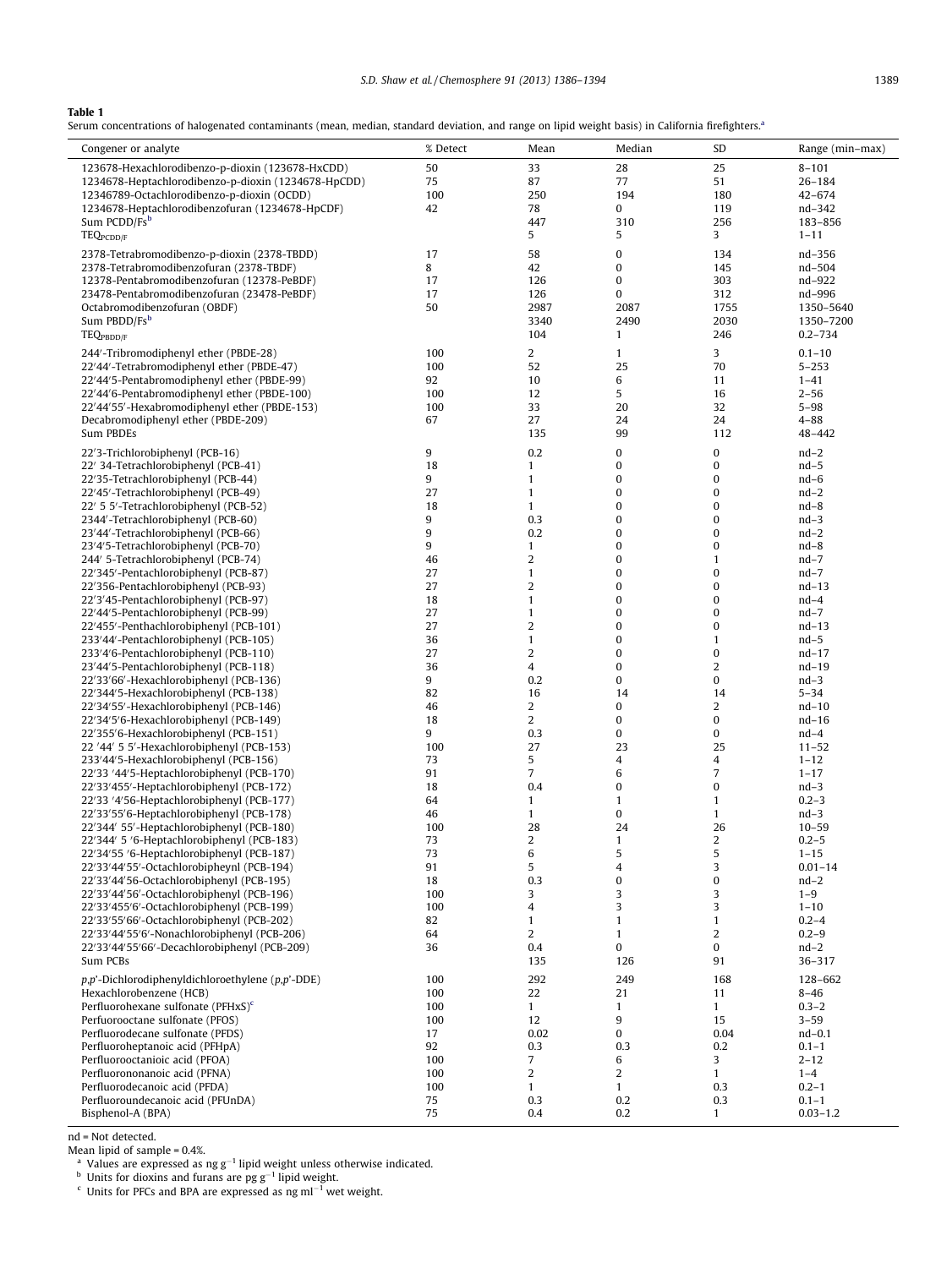<span id="page-4-0"></span>

Fig. 1. Congener profiles in serum of California firefighters for PCDD/Fs, PBDD/Fs, PBDEs, PCBs, and PFCs.

2,3,4,7,8-pentaBDF, were detected in one or two samples. 1,2,3,4,6,7,8,9-octaBDF (OBDF) was detected in 50% of the samples.

 $\Sigma$ PBDD/F concentrations in serum of the California firefighters were relatively high, ranging from 1350–7200 pg g $^{-1}$  lw (mean 3340 pg g $^{-1}$  lw, median 2490 pg g $^{-1}$  lw) [\(Tables 1](#page-3-0) and SI-4). In contrast to the predominance of PCDDs in serum, PBDFs contributed the majority of the total PBDD/F content, with OBDF accounting for 92%. Interestingly, the four other detected congeners were present only in two individuals: the oldest firefighter, a 59-year old Caucasian male with the longest record of firefighting (28 years) and who smoked and had hepatitis A, and a 40-year old Caucasian male who had been firefighting for 15 years (Fig. SI-4b ). This individual reported that he was heavily exposed to dust and smoke, did not wear PPE with a self-contained breathing apparatus (SCBA), and was responsible for breaking into the roof and clean-up (overhaul) of fires.

Concentrations of the congener 2,3,7,8-TBDD (mean 58 pg  $g^{-1}$ lw) in these samples were similar to those reported in German plant workers conducting extrusion and blending of polybutyleneterephthalate with deca-BDE (median 40 pg  $g^{-1}$  lw) [\(Zo](#page-8-0)ber et al., 1992). However, 2,3,7,8-TBDF was the only PBDF reported in the extruder workers (median 8 pg  $g^{-1}$  lw) and concentrations of this congener in the two California firefighters were much higher (mean 42 pg  $g^{-1}$  lw).  $\Sigma$ PBDD/F concentrations in our samples were orders of magnitude higher than the population concentrations reported for Sweden and Japan ([Choi et al., 2003; Jog](#page-7-0)sten et al., 2010). The high concentrations of PBDFs in the two individual firefighters confirm previous observations that individual exposure during firefighting may be quite variable.

In the absence of WHO TEFs for PBDD/Fs, values for chlorinated analogues were used to calculate TEQs. Some of the values are only approximations and must be considered as indicative.  $WHO<sub>2005</sub>$ TEQ $_{\text{PBDD/F}}$  concentrations in firefighter serum (mean 104 pg g<sup>-1</sup> lw) were 21 times higher than the TEQ $_{\text{PCDD/F}}$  (5 pg g<sup>-1</sup> lw) [\(Table 1\)](#page-3-0). While preliminary, this finding suggests that occupational exposure to PBDD/Fs formed during fires may pose a significant health risk to firefighters. The brominated congener 2,3,7,8-TBDD contributed the majority (55%) of the TEQ $_{\text{PBDD/F}}$  content, followed by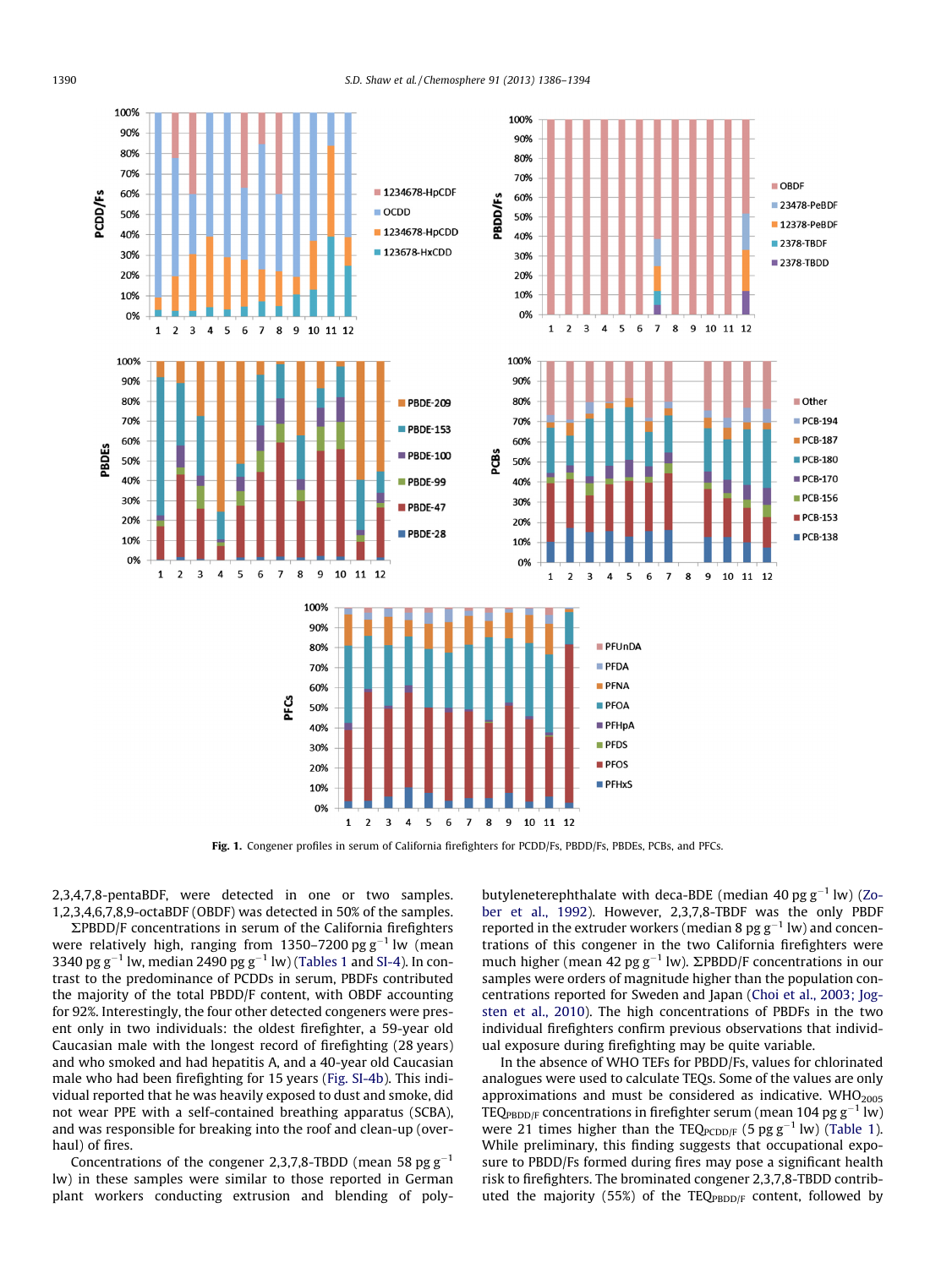2,3,4,7,8-pentaBDF (36%) (Fig. SI-2). TEQ $_{\text{PBDDF}}$  concentrations in the California firefighters were similar to those reported for German extruder operators (median 116 pg  $g^{-1}$  lw) (Table SI-5), and were several orders of magnitude higher than those reported in Swedish adipose tissue ([Jogsten et al., 2010](#page-7-0) ) and human milk sam-ples [\(Kotz et al., 2005](#page-7-0)). Although 2,3,7,8-TBDF, 1,2,3,7,8-pentaBDF, and 2,3,4,7,8- pentaBDF were present in Swedish tissue, OBDF and 2,3,7,8-TBDD were not detected, implying that the distinctive PBDD/F congener patterns in the firefighters resulted from occupational exposure.

#### 3.4. Other persistent organic pollutants (POPs)

Other POPs detected in serum of the firefighters were, in descending order of concentrations:  $p, p'$ -DDE > PBDEs = PCBs > HCB > PFCs ([Table 1\)](#page-3-0). TBBPA was not detected in any samples. BPA was a minor contaminant in serum (Table SI-9 and discussion in Supplementary Materials). The Spearman's rank correlation test revealed intercorrelations between  $\Sigma$ PCDD/Fs and PBDE-153  $(r = 0.8, p = 0.03)$ , between PCB (hepta-CB) congeners and  $p, p'$ -DDE ( $r = 0.5$ ,  $p = 0.04$ ) between  $\Sigma$ PCBs and PFOA ( $r = 0.6$ ,  $p = 0.04$ ), and between several PBDE and PFC congeners (e.g. PFHxS and PBDE-209;  $r = 0.9$ ,  $p \le 0.0001$ ) possibly indicating similar sources or exposure pathways for the compounds.

#### 3.4.1. Polybrominated diphenyl ethers (PBDEs)

Of nine congeners analyzed, PBDE congeners –99 and –209 were detected in 92% and 67% of the samples, respectively, and congeners -28, -47, -100, and -153 were detected in 100% of the samples. PBDE-66, -85, and -154 were not detected.

The sum of tri- through deca-BDE congener concentrations in serum ranged from 48 ng g $^{-1}$  lw to 442 ng g $^{-1}$  lw (mean 135 ng g $^{-1}$ lw, median 99 ng g $^{-1}$  lw) ([Table 1\)](#page-3-0). These concentrations were two to threefold greater than those reported for the general US population (mean range  $38.6-61.8$  ng g<sup>-1</sup> lw) ([Schecter et al., 2005;](#page-7-0) Anderson et al., 2008; Zota et al., 2008; Johnson et al., 2010) and residents of California (62 ng g $^{-1}$  lw) [\(Zota et al., 2008](#page-8-0)) (Table SI- $6$ ). Concentrations in the firefighters were much higher than those reported in human blood from Asian and European countries.

 $\Sigma$ PBDE concentrations in the firefighters were lower than those found in carpet layers (median 178 ng  $g^{-1}$  lw) and foam recyclers (median 160 ng  $g^{-1}$  lw) from California and Maryland ([Stapleton](#page-7-0) [et al., 2008 \)](#page-7-0), and much lower than the concentrations reported in e-waste recyclers from Guiyu, south China (median 600 ng $\rm g^{-1}$ lw) ([Bi et al., 2007 \)](#page-6-0).

Low to medium-brominated PBDEs (tri- to hexa-) are generally the major congeners in environmentally (non-occupationally) exposed humans [\(She et al., 2002; Hites, 2004 \)](#page-7-0), while highly brominated PBDEs are often elevated in occupationally exposed groups such as electronics-dismantling workers [\(Thomsen et al., 2001;](#page-8-0) [Thuresson et al., 2005](#page-8-0)). The importance of inhalation has been emphasized in occupational exposure (Thuresson et al., 2005). Following restriction of penta-BDE mixtures in many countries, PBDE-153, a constituent of commercial octa-BDE, has emerged as a major PBDE congener in non-occupationally exposed populations [\(Bi](#page-7-0) [et al., 2006; Thomas et al., 2006; Jogsten et al., 2010](#page-7-0)). However, PBDE-153 was also reportedly a major contaminant, along with PBDE-183, in electronic dismantlers from Sweden ([Sjödin et al.,](#page-7-0) [1999\)](#page-7-0). PBDE-209, the major constituent of deca-BDE, is rarely detected in non-occupationally exposed humans, but has been specif-ically related to occupational exposure in several studies [\(Thomsen](#page-8-0) et al., 2001; Thuresson et al., 2005; Bi et al., 2007; Stapleton et al., [2008](#page-8-0)).

The PBDE congener profiles in the California firefighters differed from the pattern found in the general population [\(Fig. 1c](#page-4-0)). PBDE-47 and -209 were prevalent congeners, accounting for 32% and 29% of the total PBDE concentration, respectively, followed by PBDE-153 (23%). However, an elevated concentration of PBDE-47 (253 ng  $g^{-1}$ lw) found in one individual qualified as an outlier, since it was  $>2$ times the standard deviation of the mean concentration. When this outlier was excluded, PBDE-209 was the predominant congener in serum, contributing 32% to the total concentration. PBDE congeners –99 and –100, constituents of penta-BDE, were detected at low concentrations in firefighter serum, but they are prevalent congeners, along with PBDE-47, in non-occupationally exposed subjects (Johnson-Restrepo et al., 2005; Thomas et al., 2006). PBDE-209 concentrations in the firefighters (mean 27 ng  $g^{-1}$  lw) were lower than those previously reported in rubber workers exposed to commercial deca-BDE in Sweden (mean 77 ng  $g^{-1}$  lw) (Thuresson et al., 2005) and the very high concentrations found in e-waste recyclers in Guiyu (mean 340 ng  $g^{-1}$  lw) and residents of Haojiang, China (mean 130 ng  $g^{-1}$  lw) [\(Bi et al., 2007](#page-6-0)).

The elevated concentrations of  $\Sigma$ PBDEs and unique congener profiles in the 12 firefighters are suggestive of occupational exposure to all three PBDE formulations (Figs. SI-3c and SI-4c). Since PBDE-209 has a short half-life in serum (approximately 15 d) (Thuresson et al., 2006), their relatively high PBDE-209 concentrations imply that these firefighters are continuously exposed to deca-BDE. The highest PBDE-209 concentration (88 ng  $g^{-1}$  lw) was detected in a Caucasian male firefighter aged 34 who had been firefighting for five years without wearing PPE. PBDE-209 contributed 75% of the total PBDE content in this individual, and >50% of the total in three other firefighters [\(Fig. 1c](#page-4-0)). Inhalation of large amounts of smoke and dust while firefighting was reported by all subjects in this study. As PBDE-209 is strongly particulate-associated, the relatively high PBDE-209 concentrations in the firefighters may result from inhalation of deca-BDE-containing particulate in smoke and dust released from burning televisions, computers, and carpets.

## 3.4.2. PCBs and organochlorine pesticides

Of 109 PCBs analyzed (di-to deca congeners) in serum, 21 congeners or co-eluted pairs were detected in at least 50% of the samples (PCB-138/164/163/158, 153/132/168, 156, 170/190, 177, 180, 183, 187/182, 194, 196/203, 199, 202, and 206), accounting for 50–100% of the total PCB content. Sixty-eight congeners or co-eluted pairs were detected in at least one sample.

 $\Sigma$ PCB concentrations in firefighter serum (mean 135 ng g<sup>-1</sup> lw, median 126 ng g<sup>-1</sup> lw, range 36-317 ng g<sup>-1</sup> lw) were lower than the median concentrations reported for the general US population  $(154 \text{ ng g}^{-1} \text{ lw})$  (Patterson et al., 2009), Massachusetts residents  $(212 \text{ ng g}^{-1}$  lw) (Meeker et al., 2007) and the UK population  $(170 \text{ ng } \text{g}^{-1}$  lw) (Thomas et al., 2006) [\(Tables 1](#page-3-0) and SI-7). Concentrations in the firefighters were similar to those reported in adipose tissue samples from New York (mean  $144$  ng  $g^{-1}$  lw) [\(Johnson-](#page-7-0)[Restrepo et al., 2005](#page-7-0)[\)](#page-7-0) but lower than the concentrations reported in human blood sampled in the 1990s [\(Kärrman et al., 2006; Saw](#page-7-0)[ada et al., 2010](#page-7-0)), suggesting that PCBs are declining in Americans (Sjödin et al., 2004). Lower PCB concentrations were found in residents of an e-waste recycling region of China, reflecting the low PCB usage in China (Bi et al., 2007). Inuit populations have the highest PCB concentrations owing to their consumption of contaminated marine mammals ([Dallaire et al., 2009 \)](#page-7-0).

PCB profiles in firefighters are not usually considered to be indicative of exposure routes since the profiles formed during combustion are similar to those from environmental and technical mixtures [\(Chernyak et al., 2012 \)](#page-7-0). PCB congener profiles in the 12 California firefighters were fairly similar ([Fig. 1](#page-4-0)d). PCB-180 was the predominant congener, accounting for 23.6% of the total concentration, followed by PCB-153 (22.7%), PCB-138 (13%), and PCB-170/190 (5.8%). PCB-187, -156, and -194 each contributed 3-4% to the total. A similar profile dominated by PCB-180 was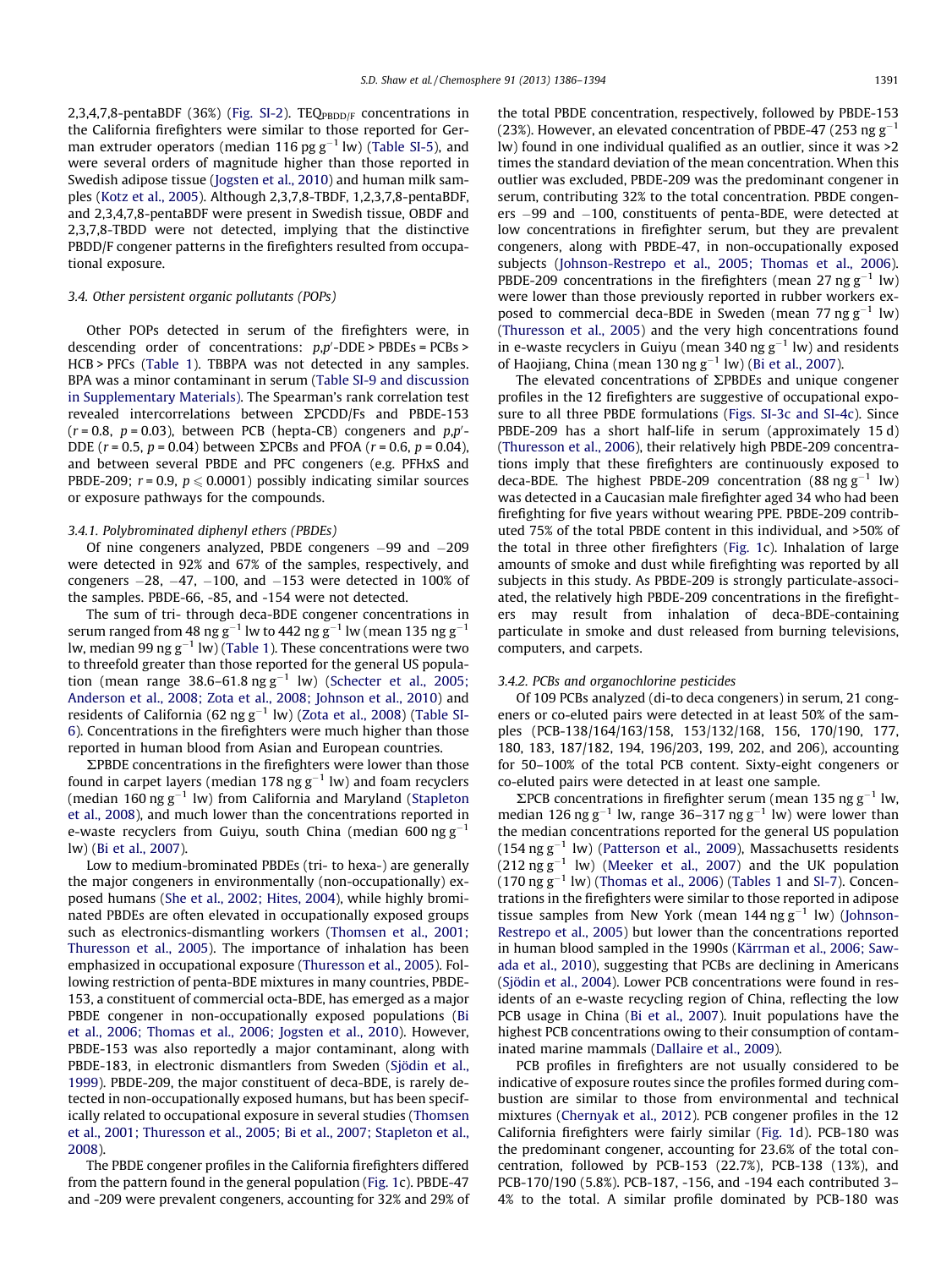<span id="page-6-0"></span>recently reported in plasma samples of Hong Kong residents [\(Qin](#page-7-0) [et al., 2011 \)](#page-7-0). This differs from the pattern generally found in humans, which is dominated by PCB-153 and -138 (Johnson-Restrepo [et al., 2005; Bi et al., 2007 \)](#page-7-0), and suggests that PCB profiles may be shifting in human tissue.

Although DDT was banned in the US in 1973, the persistent metabolite  $p$ – $p'$ -DDE was detected in every firefighter sample at concentrations ranging from 128–662 ng g $^{-1}$  lw (mean 292 ng g $^{-1}$ lw, median 249 ng g $^{-1}$  lw) [\(Table 1](#page-3-0) and Fig. SI-3e). These concentrations were slightly higher than those reported for the US population and Massachusetts residents sampled between 2000 and 2004 (median 203–204 ng g $^{-1}$  lw, respectively) [\(Meeker et al.,](#page-7-0) 2007; Patterson et al., 2009) (Table SI-7). Higher concentrations (337 ng  $g^{-1}$  lw) were reported for the US population sampled in 2001–2002 (Turyk et al., 2007), reflecting a gradual decline of  $p$  $p'$ -DDE in the US. Much higher  $p-p'$ -DDE concentrations have been reported in populations where DDT is still in use (Bi et al., 2007; Zamir et al., 2009; Qin et al., 2011). Elevated p–p'-DDE concentrations in the Inuit are attributed to dietary exposure ([Dallaire et al.,](#page-7-0) [2009\)](#page-7-0).

HCB, a seed crop fungicide that was banned in the US in 1984, was detected in 100% of the firefighter samples at concentrations ranging from 8 ng g $^{-1}$  lw to 46 ng g $^{-1}$  lw (mean 22 ng g $^{-1}$  lw, median 21 ng g $^{-1}$  lw) [\(Table 1](#page-3-0) and Fig. SI-3f). HCB concentrations in the firefighters were higher than serum concentrations reported for the US and UK populations (median range 11-14.9 ng g $^{-1}$  lw) [\(Tho](#page-8-0)[mas et al., 2006; Meeker et al., 2007; Patterson et al., 2009](#page-8-0) [\)](#page-8-0), but much lower than concentrations reported in human blood sampled in the 1990s ([Kärrman et al., 2006; Sawada et al., 2010](#page-7-0) ) (Table SI-7), suggesting that HCB concentrations are declining. Higher HCB concentrations were reported in blood of Chinese e-waste recyclers (Bi et al., 2007) and the Inuit (Dallaire et al., 2009).

#### 3.4.3. Perfluorinated compounds (PFCs)

PFCs are used in consumer products such as soil- and stainresistant coatings on upholstery, carpets, leather, floor waxes, polishes, and in fire-fighting foams, and are potentially released during fire events, resulting in exposure of firefighters to these compounds . Of 11 PFCs analyzed in serum of the California firefighters, eight compounds were detected. Perfluorooctanesulfonate (PFOS), perfluorooctanoic acid (PFOA), perfluorononanoic acid (PFNA), perfluorohexane sulfonate (PFHxS), and perfluorodecanoic acid (PFDA) were detected in 100% of the samples. Perfluoroheptanoic acid (PFHpA), perfluoroundecanoic acid (PFUnDA), and perfluorodecane sulfonate (PFDS) were detected in 92, 75, and 17% of the samples, respectively. Perfluorobutane sulfonate (PFBS), perfluorooctane sulfonamide (PFOSA) and perfluorododecanoic acid (PFDoDA) were not detected in any sample.

PFOS was the prevalent PFC in firefighter serum, ranging from 3 ng ml<sup>-1</sup> ww to 59 ng ml<sup>-1</sup> ww (mean 12 ng ml<sup>-1</sup> ww, median 9 ng ml $^{-1}$  ww), followed by PFOA, ranging from 2 ng ml $^{-1}$  ww to 12 ng ml<sup>-1</sup> ww (mean 7 ng ml<sup>-1</sup> ww, median 6 ng ml<sup>-1</sup> ww), and PFNA, ranging from 1 ng ml<sup>-1</sup> ww to 4 ng ml<sup>-1</sup> ww (mean 2 ng ml $^{-1}$  ww, median 2 ng ml $^{-1}$  ww). Minor PFCs in serum were PFHxS (mean 1 ng ml<sup>-1</sup> ww, median 1 ng ml<sup>-1</sup> ww), and PFDA (mean 1 ng ml $^{-1}$  ww, median 1 ng ml $^{-1}$  ww) ([Table 1](#page-3-0) and [Fig. 1e](#page-4-0)). Compared to concentrations in the US population sampled in 2003–2004 ([Calafat et al., 2007](#page-7-0) ), PFOS and PFHxS concentrations were approximately twofold lower and PFOA and PFNA concentrations were twofold higher in the firefighters (Table SI-8 ).

Median concentrations of PFOS, PFOA, and PFHxS in our samples were two to four times lower than mean concentrations reported in plasma of WTC responders (Tao et al., 2008). Following the WTC collapse, PFNA concentrations were elevated in the responders exposed to high levels of smoke [\(Tao et al., 2008 \)](#page-7-0). PFNA concentrations in the California firefighters were even higher than

those in the WTC responders (mean 2 ng ml<sup>-1</sup> versus 1.0 ng ml<sup>-1</sup> ww), thus, it is plausible that they were exposed to PFNA in smoke during firefighting. PFOA and PFHxS concentrations were also higher in smoke-exposure versus dust exposure groups of WTC responders, suggesting that these compounds are concentrated in smoke during fires [\(Tao et al., 2008](#page-7-0) ). Although PFOA concentrations in the California firefighters were lower than those in the WTC responders, they exceeded US population concentrations, implying that the firefighters were occupationally exposed to PFOA as well as PFNA.

#### 3.4.4. Factors influencing contaminant concentrations

Due to the small sample size and our inability to adjust for potential confounding variables, it was not possible to draw reliable conclusions about the influence of age, gender, firefighting roles, use of PPE, or other factors on contaminant concentrations in the firefighters. However, the Mann–Whitney  $U$  test showed that the two Asian firefighters, both of whom were relatively young, had significantly higher serum concentrations of OCDD, PBDE-153 and HCB (all  $\chi^2$  = 4.62, p = 0.03) than the other firefighters (Fig. SI-1). Interestingly, the Asian male firefighter (age 33) had the highest concentration of  $\Sigma$ PCBs (317 ng g<sup>-1</sup> lw), while the Asian female firefighter (age 32) had the highest concentration of OCDD  $(674 \text{ pg g}^{-1}$  lw) and a relatively high level of OBDF (4982 pg  $g^{-1}$  lw) compared with the other firefighters. The female had been firefighting for 7 years and did not use PPE, whereas the Asian male had been firefighting for 11 years and did use PPE, and additionally, their firefighting roles differed. The explanation for higher concentrations of these compounds in the Asians is unclear, but they may, in part, reflect cultural differences in environmental exposures, such as seafood consumption.

#### 4. Conclusions

This is the first study to report the exposure of firefighters to both PCDD/Fs and PBDD/Fs which can be released in large amounts during residential and commercial fires. Although the data are preliminary and limited by the small sample size, elevated concentrations of specific congeners indicative of firefighting were identified in serum. Tentative TEQs calculated for PBDD/Fs suggested that these compounds may contribute substantially to dioxin-like toxicity in individual firefighters. The elevated concentrations of PBDEs in the California firefighters relative to US population concentrations and the distinctive PBDE and PFC congener patterns in serum are suggestive of significant occupational exposure to these compounds during firefighting.

#### **Acknowledgements**

The authors thank the San Francisco Firefighters Cancer Prevention Foundation and the twelve San Francisco firefighters for participating in this study.

#### Appendix A. Supplementary material

Supplementary data associated with this article can be found, in the online version, at http://dx.doi.org/10.1016/j.chemosphere. [2012.12.070](http://dx.doi.org/10.1016/j.chemosphere.2012.12.070).

#### References

- Anderson, H.A., Imm, P., Knobeloch, L., Turyk, M.E., Mathew, J., Buelow, C., Persky, V.W., 2008. Polybrominated diphenyl ethers (PBDE) in serum: findings from a US cohort of consumers of sport-caught fish. Chemosphere 73, 187–194.
- Bi, X., Thomas, G., Jones, K.C., Qu, W., Sheng, G., Martin, F.L., Fu, J., 2007. Exposure of electronics dismantling workers to polybrominated diphenyl ethers,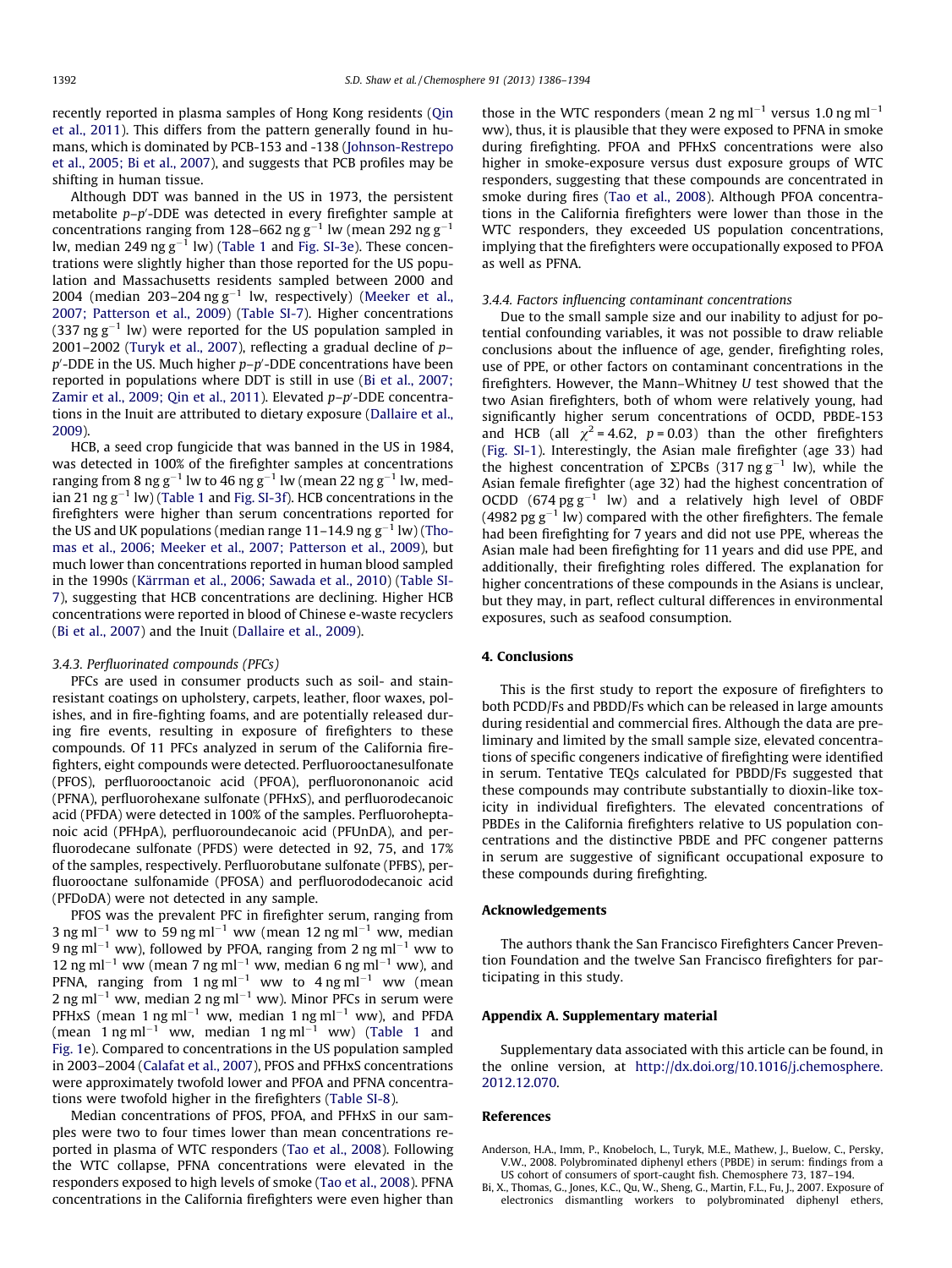<span id="page-7-0"></span>polychlorinated biphenyls, and organochlorine pesticides in South China. Environ. Sci. Technol. 41, 5647–5653.

- Bi, X., Qu, W., Sheng, G., Zhang, W., Mai, B., Chen, D., Yu, L., Fu, J., 2006. Polybrominated diphenyl ethers in South China maternal and fetal blood and breast milk. Environ. Pollut. 144, 1024–1030.
- Birnbaum, L.S., Staskal, D.F., Diliberto, J.J., 2003. Health effects of polybrominated dibenzo-p-dioxins (PBDDs) and dibenzofurans (PBDFs). Environ. Int. 29, 855– 860.
- Blomqvist, P., Persson, B., Simonson, M., 2007. Fire emissions of organics into the atmosphere. Fire Technol. 43, 213–231.
- Bolstad-Johnson, D.M., Burgess, J.L., Crutchfield, C.D., Storment, S., Gerkin, R., Wilson, J.R., 2000. Characterization of firefighter exposures during fire overhaul. Am. Ind. Hyg. Assoc. 61, 636–641.
- Brandt-Rauf, P.W., Fallon, L.F.J., Tarantini, T., Idema, C., Andrews, L., 1988. Health hazards of fire fighters: exposure assessment. Br. J. Ind. Med. 45, 606–612.
- Bumb, R.R., Crummett, W.B., Cutie, S.S., Gledhill, J.R., Hummel, R.H., Kagel, R.O., Lamparski, L.L., 1980. Trace chemistries of fire: a source of chlorinated dioxins. Science 210, 385–390.
- Calafat, A.M., Wong, L.-Y., Kuklenyik, Z., Reidy, J.A., Needham, L.L., 2007. Polyfluoroalkyl chemicals in the US population: data from the National Health and Nutrition Examination Survey (NHANES) 2003–2004 and comparisons with NHANES 1999–2000. Environ. Health Perspect. 115, 1596– 1602.
- Chernyak, Y., Grassman, J., Brodsky, E., Shelepchikov, A., Mir-Kadyrova, E., Feshin, D., Zhilnikov, V., Merinova, A., 2004. Assessment of serum PCDD, PCDF and PCB levels in firefighters exposed to combustion products during the 1992 ''Irkutskcable'' factory fire in the city of Shelekhov. Russia. Organohalogen Compd. 66, 2481–2487.
- Chernyak, Y.I., Shelepchikov, A.A., Brodsky, E.S., Grassman, J.A., 2012. PCDD, PCDF, and PCB exposure in current and former firefighters from Eastern Siberia. Toxicol. Lett. 213 (1), 9–14.
- Chernyak, Y.I., Shelepchikov, A.A., Feshin, D.B., Brodsky, E.S., Grassman, J.A., 2009. Polychlorinated dibenzo-p-dioxins, dibenzofurans, and biphenyls in the serum of firefighters who participated in extinguishing the 1992 fire at a cable manufacturing plant in Irkutsk Oblast. Dokl. Biol. Sci. 429, 562–566.
- Choi, J.-W., Fujimaki, S., Kitamura, K., Hashimoto, S., Ito, H., Suzuki, N., Sakai, S.-I., Morita, M., 2003. Polybrominated dibenzo-p-dioxins, dibenzofurans, and diphenyl ethers in Japanese human adipose tissue. Environ. Sci. Technol. 37, 817–821.
- Dallaire, R., Dewailly, E., Pereg, D., Dery, S., Ayotte, P., 2009. Thyroid function and plasma concentrations of polyhalogenated compounds in Inuit adults. Environ. Health Perspect. 117, 1380–1386.
- Ebert, J., Bahadir, M., 2003. Formation of PBDD/F from flame-retarded plastic materials under thermal stress. Environ. Int. 29, 711–716.
- Edelman, P., Osterloh, J., Pirkle, J., Caudill, S.P., Grainger, J., Jones, R., Blount, B., Calafat, A., Turner, W., Feldman, D., Baron, S., Bernard, B., Lushniak, B.D., Kelly, K., Prezant, D., 2003. Biomonitoring of chemical exposure among New York City firefighters responding to the World Trade Center fire and collapse. Environ. Health Perspect. 111, 1906–1911.
- Green, K.L., Konety, B.R., Stoller, M.L., 2008. Results from the San Francisco firefighters bladder cancer screening study. J. Urol. 179, 323. Gullett, B.K., Wyrzykowska, B., Grandesso, E., Touati, A., Tabor, D.G., Ochoa, G.S.,
- 2010. PCDD/F, PBDD/F, and PBDE emissions from open burning of a residential waste dump. Environ. Sci. Technol. 44, 394–399.
- Hanari, N., Kannan, K., Miyake, Y., Okazawa, T., Kodavanti, P.R.S., Aldous, K.M., Yamashita, N., 2006. Occurrence of polybrominated biphenyls, polybrominated dibenzo-p-dioxins, and polybrominated dibenzofurans as impurities in technical polybrominated diphenyl ether mixtures. Environ. Sci. Technol. 40, 4400–4405.
- Hansen, E.S., 1990. A cohort study on the mortality of firefighters. Br. J. Ind. Med. 47, 805–809.
- Hites, R.A., 2004. Polybrominated diphenyl ethers in the environment and in people: a meta-analysis of concentrations. Environ. Sci. Technol. 38, 945–956.
- Horii, Y., Jiang, Q., Hanari, N., Lam, P.K.S., Yamashita, N., Jansing, R., Aldous, K.M., Mauer, M.P., Eadon, G.A., Kannan, K., 2010. Polychlorinated dibenzo-p-dioxins, dibenzofurans, biphenyls, and naphthalenes in plasma of workers deployed at the World Trade Center after the collapse. Environ. Sci. Technol. 44, 5188–5194.
- Hsu, J.-F., Guo, H.-R., Wang, H.W., Liao, C.-K., Liao, P.-C., 2011. An occupational exposure assessment of polychlorinated dibenzo-p-dioxin and dibenzofurans in firefighters. Chemosphere 83, 1353–1359.
- International Agency for Research on Cancer (IARC). 2010. Monographs on the evaluation of carcinogenic risks to humans. Volume 98. Painting, firefighting, and shiftwork. [http://www.monographs.iarc.fr/ENG/Monographs/vol98/](http://www.monographs.iarc.fr/ENG/Monographs/vol98/mono98-7.pdf) [mono98-7.pdf.](http://www.monographs.iarc.fr/ENG/Monographs/vol98/mono98-7.pdf)
- Jogsten, I.E., Hagberg, J., Lindström, G., van Bavel, B., 2010. Analysis of POPs in human samples reveal a contribution of brominated dioxin of up to 15% of the total dioxin TEQ. Chemosphere 78, 113–120.
- Johnson, P.I., Stapleton, H.M., Sjödin, A., Meeker, J.D., 2010. Relationships between polybrominated diphenyl ether concentrations in house dust and serum. Environ. Sci. Technol. 44, 5627–5632.
- Johnson-Restrepo, B., Kannan, K., Rapaport, D., Rodan, B., 2005. Polybrominated diphenyl ethers and polychlorinated biphenyls in human adipose tissue from New York. Environ. Sci. Technol. 39, 8243–8250.
- Kang, D., Davis, L.K., Hunt, P., Kriebel, D., 2008. Cancer incidence among male Massachusetts firefighters, 1987–2003. Am. Ind. Hyg. Assoc. 51, 329–335.
- Kannan, K., Liao, C.-Y., Moon, H.-B., 2012. Polybrominated dibenzo-p-dioxins and dibenzofurans. In: Schecter, A. (ed.), Dioxins and Health, John Wiley and Sons, Inc., New York, pp 255–302.
- Kärrman, A., van Bavel, B., Jarnberg, U., Hardell, L., Lindstrom, G., 2006. Perfluorinated chemicals in relation to other persistent organic pollutants in human blood. Chemosphere 64, 1582–1591.
- Kelly, K.J., Connelly, E., Reinhold, G.A., Byrne, M., Prezant, D.J., 2002. Assessment of health effects in New York city firefighters after exposure to polychlorinated biphenyls (PCBs) and polychlorinated dibenzofurans (PCDFs): the Staten Island transformer fire health surveillance project. Arch. Environ. Health: Int. J. 57, 282–293.
- Kotz, A., Malisch, R., Kypke, K., Oehme, M., 2005. PBDE, PBDD/F and mixed chlorinated-brominated PXDD/F in pooled human milk samples from different countries. Organohalogen Compd. 67, 1540–1544.
- LeMasters, G.K., Genaidy, A.M., Succop, P., Deddens, J.A., Sobeih, T., Berriera-Viruet, H., Dunning, K., Lockey, J., 2006. Cancer risk among firefighters: a review and meta-analysis of 32 studies. J. Occup. Environ. Med. 48, 1189–1202.
- Ma, J., Addink, R., Yun, S.H., Cheng, J., Wang, W., Kannan, K., 2009. Polybrominated dibenzo-p-dioxins/dibenzofurans and polybrominated diphenyl ethers in soil, vegetation, workshop-floor dust, and electronic shredder residue from an electronic waste recycling facility and in soils from a chemical industrial complex in eastern China. Environ. Sci. Technol. 43, 7350–7356.
- Meeker, J.D., Altshul, L., Hauser, R., 2007. Serum PCBs, p,p'-DDE and HCB predict thyroid hormone levels in men. Environ. Res. 104, 296–304.
- Olsman, H., Engwall, M., Kammann, U., Klempt, M., Otte, J., Bavel, B.-V., Hollert, H., 2007. Relative differences in aryl hydrocarbon receptor-mediated response for 18 polybrominated and mixed halogenated dibenzo- $p$ -dioxins and  $-$  furans in cell lines from four different species. Environ. Toxicol. Chem. 26, 2448–2454.
- Patterson Jr., D.G., Wong, L.-Y., Turner, W.E., Caudill, S.P., Dipietro, E.S., McClure, P.C., Cash, T.P., Osterloh, J.D., Pirkle, J.L., Sampson, E.J., Needham, L.L., 2009. Levels in the U.S. population of those persistent organic pollutants (2003–2004) included in the Stockholm Convention or in other long-range transboundary air pollution agreements. Environ. Sci. Technol. 43, 1211–1218.
- Petreas, M., She, J., Brown, F.R., Winkler, J., Windham, G., Rogers, E., 2003. High body burdens of 2,2',4,4'-tetrabromodiphenyl Ether (BDE-47) in California women. Environ. Health Perspect. 111, 1175–1180.
- Qin, Y.Y., Leung, C.K.M., Lin, C.K., Leung, A.O.W., Wang, H.S., Giesy, J.P., Wong, M.H., 2011. Halogenated POPs and PAHs in blood plasma of Hong Kong residents. Environ. Sci. Technol. 45, 1630–1637.
- Rose, M., Fernandes, A., 2010. Are BFRs responsible for brominated dioxins and furans (PBDD/Fs) in food? Proceedings of the 5th international symposium on brominated flame retardants. April 7-9 2010, Kyoto Japan. 2010. [http://](http://www.bfr2010.com/) [www.bfr2010.com/](http://www.bfr2010.com/).
- Samara, F., Gullett, B.K., Harrison, R.O., Chu, A., Clark, G.C., 2009. Determination of relative assay response factors for toxic chlorinated and brominated dioxins/ furans using an enzyme immunoassay (EIA) and a chemically-activated luciferase gene expression cell bioassay (CALUX). Environ. Int. 35, 588–593.
- Sawada, N., Iwasaki, M., Inoue, M., Itoh, H., Sasazuki, S., Yamaji, T., Shimazu, T., Tsugane, S., 2010. Plasma organochlorines and subsequent risk of prostate cancer in Japanese men: a nested case–control study. Environ. Health Perspect. 118, 659–665.
- Schecter, A., Pavuk, M., Amirova, D.A., Grosheva, E.I., Päpke, O., Ryan, J.J., Adibi, J., Piskac, A.L., 2002. Characterization of dioxin exposure in firefighters, residents, and chemical workers in the Irkutsk Region of Russian Siberia. Chemosphere 47, 147–156.
- Schecter, A., Päpke, O., Tung, K.C., Joseph, J., Harris, T.R., Dahlgren, J., 2005. Polybrominated diphenyl ether flame retardants in the U.S. population: current levels, temporal trends, and comparison with dioxins, dibenzofurans, and polychlorinated biphenyls. J. Occup. Environ. Med. 4847, 199–211.
- Shaw, S.D., Blum, A., Weber, R., Kannan, K., Rich, D., Lucas, D., Koshland, C.P., Dobraca, D., Hanson, S., Birnbaum, L., 2010. Halogenated flame retardants: do the fire safety benefits justify the health and environmental risks? Rev. Environ. Health 25, 261–305.
- She, J., Petreas, M., Winker, J., Visita, P., McKinney, M., Kopec, D., 2002. PBDEs in the San Francisco Bay Area: measurements in harbor seal blubber and human breast adipose tissue. Chemosphere 46, 697–707.
- Sjödin, A., Hagmar, L., Klasson-Wehler, E., Kronholm-Diam, K., Bergman, Å., 1999. Flame retardant exposure: polybrominated diphenyl ethers in blood from Swedish workers. Environ. Health Perspect. 107, 643–648.
- Sjödin, A., Jones, R.S., Focant, J.-F., Lapeza, C., Wang, R.Y., McGahee, E.E., Zhang, Y., Turner, W.E., Slazyk, B., Needham, L.L., Patterson, D.G.J., 2004. Retrospective time-trend study of polybrominated diphenyl ether and polybrominated and polychlorinated biphenyl levels in human serum from the United States. Environ. Health Perspect. 112, 654–658.
- Stapleton, H.M., Sjodin, A., Jones, R.S., Niehuser, S., Zhang, Y., Patterson Jr., D.G., 2008. Serum levels of polybrominated diphenyl ethers (PBDEs) in foam recyclers and carpet installers working in the United States. Environ. Sci. Technol. 42, 3453–3458.
- Suzuki, G., Someya, M., Takahashi, S., Tanabe, S., Sakai, S., Takigami, H., 2010. Dioxin-like activity in Japanese indoor dusts evaluated by means of in vitro bioassay and instrumental analysis: brominated dibenzofurans are an important contributor. Environ. Sci. Technol. 44, 8330–8336.
- Tao, L., Kannan, K., Aldous, K.M., Mauer, M.P., Eadon, G.A., 2008. Biomonitoring of perfluorochemicals in plasma of New York state personnel responding to the World Trade Center disaster. Environ. Sci. Technol. 42, 3472–3478.